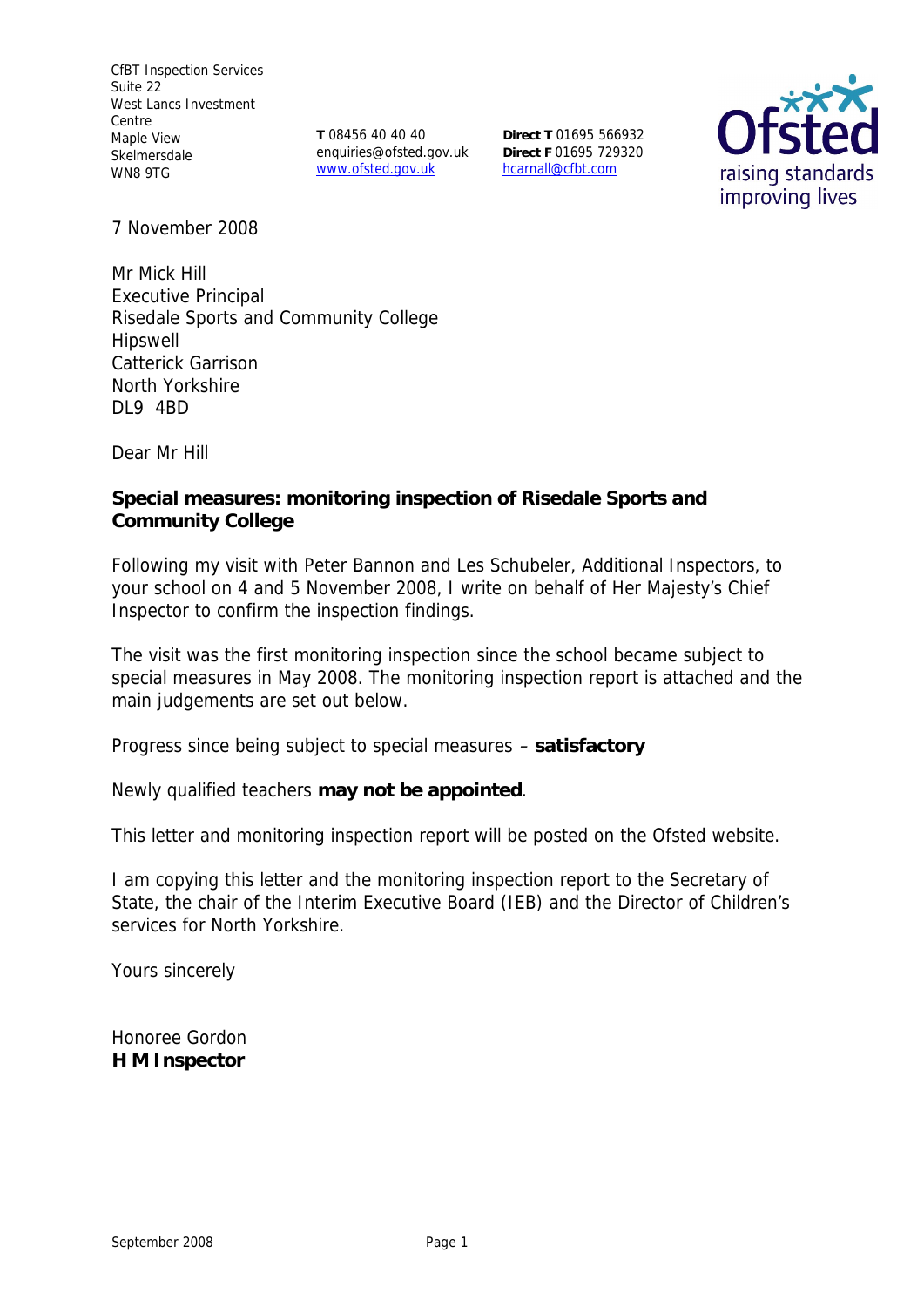

**Special measures: monitoring of Risedale Sports and Community College** 

**Report from the first monitoring inspection on 4 and 5 November 2008**

## **Evidence**

Inspectors observed the college's work, scrutinised documents and met with: the executive principal; the associate principal; members of the college senior leadership team and colleagues from Northallerton College; a representative from the local community; the extended schools officer; a number of heads of faculty; groups of students; the chair of the IEB; a representative from the local authority (LA); and the National Challenge partner.

## **Context**

Since the inspection in May 2008 the principal of the college has left. In July 2008 an IEB was set up to govern the school in partnership with Northallerton College as a 'soft' federation. Since September 2008 the college has been led by an executive principal, the headteacher of Northallerton College. An associate principal, seconded from Northallerton College, is responsible for the day-to day running of the college.

A number of changes have taken place at both senior and middle management levels in the college, with a redistribution of management roles and responsibilities. Since September 2008 colleagues from Northallerton College have also been advising on key aspects of the college's work, for example, on Risedale College's systems for tracking students' progress, on a part-time basis, alongside their existing commitments to Northallerton College.

In November 2008 a new head of specialism was appointed.

**Achievement and standards**

Students' achievement and standards in the GCSE examinations and in statutory tests at the end of Key Stage 3 in summer 2008 were inadequate. This continues the downward trend of recent years. Standards in the core subjects of English, mathematics and science are too low and place the school amongst the lowest nationally. Standards in English are acutely low. Students' literacy levels are poor and this is impeding their progress overall. Students' attainment in other subjects shows a similarly poor picture.

The college is determined not to look back but to concentrate instead on how to turn this trend around. The college's leaders have taken a number of decisive actions aimed at improving the quality of teaching and learning in lessons and are ensuring that teachers have better information about how students are progressing. The college has set itself realistic, but challenging targets. To this end, the progress of those students identified as being at risk of underachievement is being closely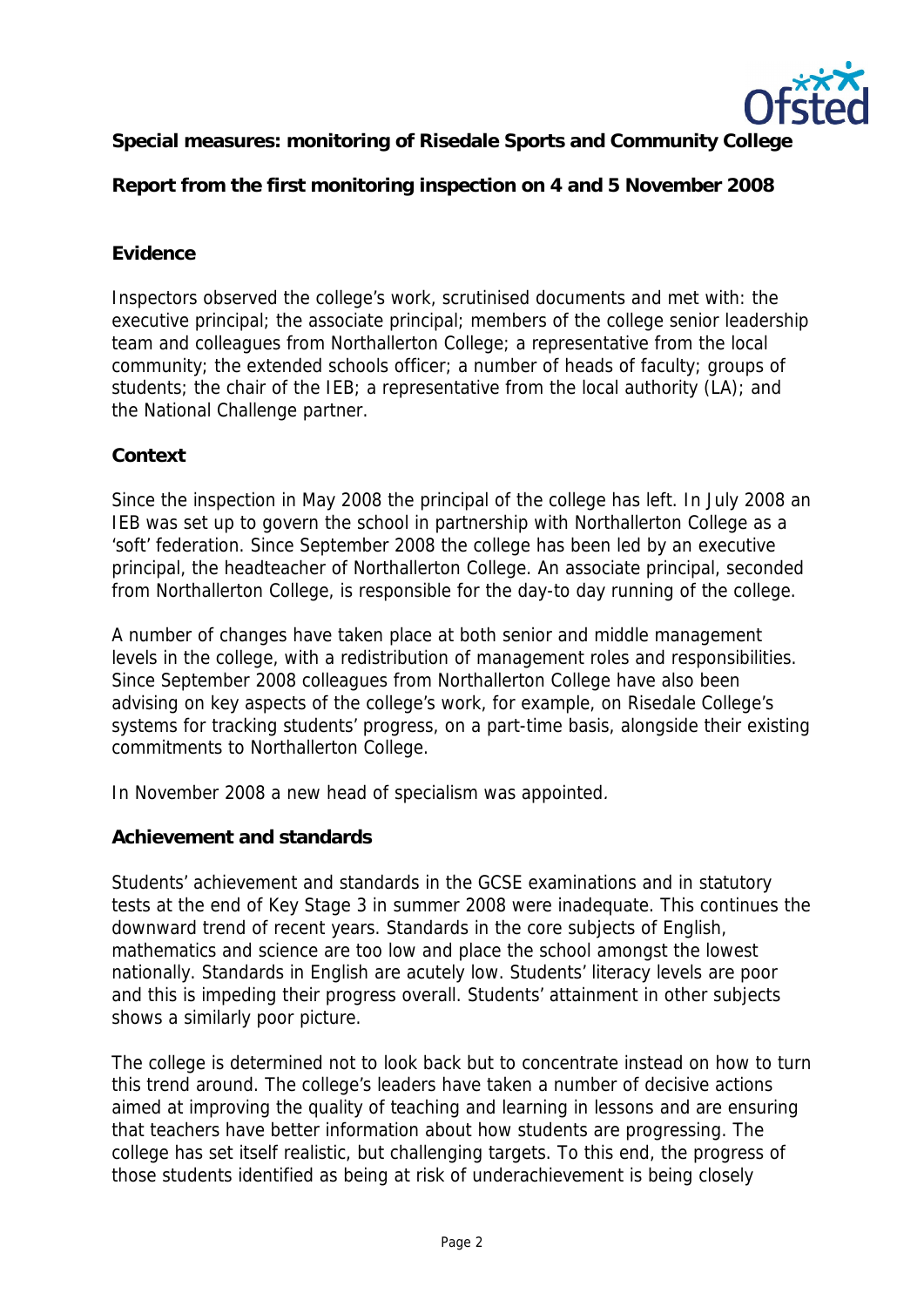

tracked and the college is also beginning to monitor the progress of other pupils more effectively.

Whilst inspectors did see some evidence of students' work that was at average or above average levels in lessons and in a scrutiny of work, this is as yet too patchy. It is too early for the college to have evidence of raised standards and improved achievement as a result of the initiatives it has recently introduced.

Progress on the area for improvement identified at the inspection in May 2008:

Raise standards and achievement at both key stages – **inadequate**

**Personal development and well-being**

Students' behaviour is satisfactory. When teaching is good or better students show a good attitude and respond well. As a consequence they learn effectively and make good progress. When teaching fails to grab their attention or too little is expected of them then their concentration lapses and they make little progress.

The attendance of students has improved since the previous inspection. The college's concentrated efforts to reduce absence by targeting and supporting students with poor attendance records and rewarding good attendance for all are bearing fruit. Attendance in the current Years 9 and 11, and in Year 10 which was a particular concern highlighted in the inspection report in May 2008, is now in line with national figures, as is attendance overall.

The college has put more staffing and time into motivating and supporting students at risk of exclusion. There has been a significant reduction in the number of exclusions since September 2008.

Progress on the area for improvement identified at the inspection in May 2008:

Improve attendance, especially that of students in Years 9 and  $11$ **satisfactory** 

## **Quality of provision**

The quality of teaching and learning has improved since the last inspection, with broadly equal proportions of good and satisfactory teaching now evident. However, as yet, the proportion of good teaching is insufficient to raise standards and help students to make the progress which they should.

Significant work has been undertaken by the college's leaders to improve teaching and learning. Teachers have responded positively to new, clear direction. They are now more reflective about their lessons and are sharing ideas with others. Some aspects of teaching have improved. For example, all teachers now use a common format for planning lessons and regularly make clear to students what the learning objectives are.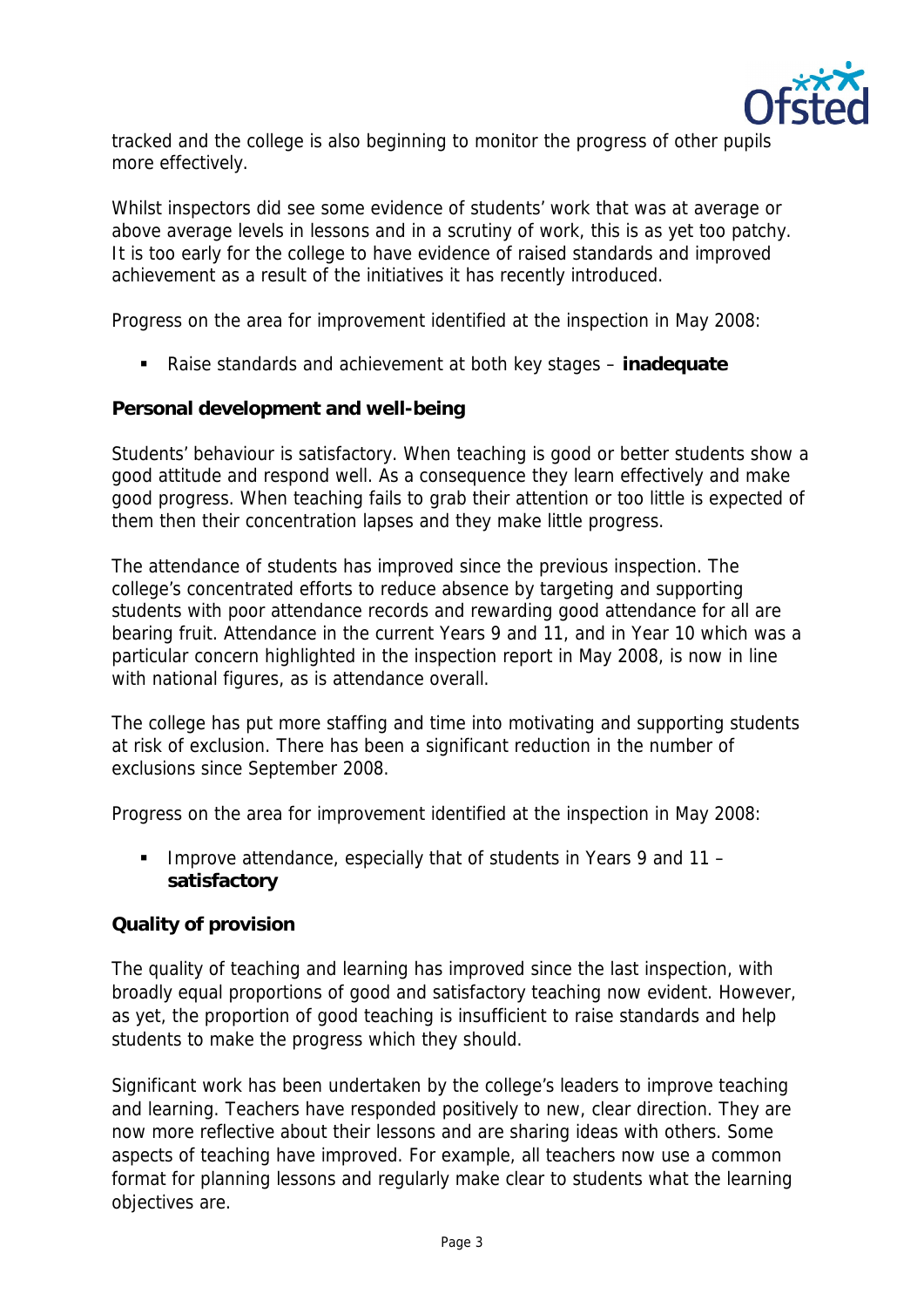

However, satisfactory and weaker lessons are typified by too much talk by teachers. Explanations are laboured and too long. Consequently, students become too passive in their learning. On other occasions, teachers' failure to allocate appropriate slots of time for students to complete challenging, more extended tasks results in students feeling frustrated. Expectations of what students can do are still too low. Too often teachers are unable to generate enough enthusiasm to engage all the students productively in lessons. Although teachers plan lessons in a way that structures the learning activities for students, too often the lesson plans take insufficient account of the full range of students' abilities. This restricts the overall progress that students make.

Effective lessons are underpinned by positive relationships between adults and students. Other strengths include the promotion of independent thinking and the effective use of praise to build students' confidence and self-esteem. Activities are stimulating, well paced and engage students' interest. Teachers' questions are relevant and effectively extend students' knowledge, checking how well students have learnt something and keeping their attention from wandering. Teachers and teaching assistants provide good support for students' individual learning needs.

The college has improved target-setting since the start of the new academic year. Assessments are completed each half term to show whether students are on target or otherwise in every subject. There is some inconsistency in the accuracy of assessment but the college is improving this with the use of moderation and external support. Students are identified for extra help and useful records are kept of intervention to support them and how effective this has been. However, these more rigorous systems are new and are still not firmly established.

Subject departments focus on particular pieces of work for these assessments. However, on a more regular basis, the quality of teachers' marking is inconsistent and does not often include written feedback on how students can improve their work. Despite this, students are well aware of their targets. They keep the targets in their planners and make reference to them. More extensive use of self and peer assessment motivates and informs students to a greater extent than at the time of the previous inspection.

Progress on the areas for improvement identified by the inspection in May 2008:

- **Increase the proportion of good and better teaching, ensuring a more** accurate use is made of assessment when planning lessons to meet the needs of all students – **satisfactory**
- Ensure that target-setting is sufficiently rigorous in order to identify accurately students likely to underachieve – **satisfactory**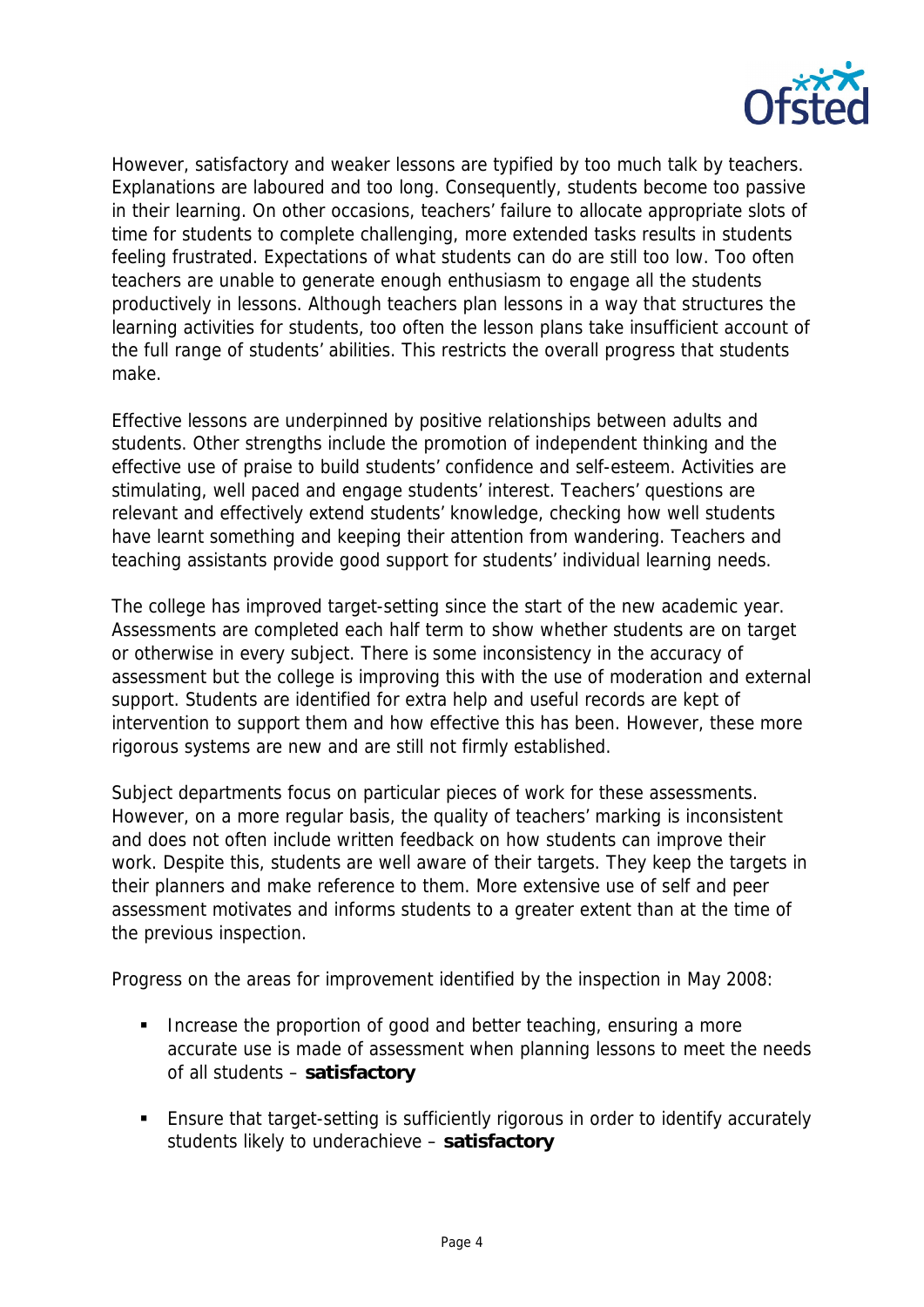

**Leadership and management**

The new executive principal and associate principal are providing good strategic direction to the college. They quickly identified the college's strengths and weaknesses and have ensured that gaps in information about students' attainment when they join the college have been filled. They have introduced a new system to more effectively track students' progress.

The college has drawn up a good, concise improvement plan which links together the targets set by the LA and the points for improvement identified at the time of the previous Ofsted inspection. This plan sets out clearly the college's priorities and the actions required to effect improvement, with a timescale for implementation. Progress towards these is monitored fortnightly by the IEB. In addition, the heads of each subject area have written a self-evaluation document which lists the strengths and weaknesses, targets and strategies for improvement in their subject.

The new senior leaders have reorganised the college's structure and have identified clear roles and responsibilities for middle leaders. Training and mentoring are provided to help middle leaders carry out their roles more effectively. Middle leaders report increased confidence and awareness of what they need to do. They are now beginning to have at their disposal clear data about how students are doing so that they can start to build this more into how teachers plan lessons. Middle leaders are enthusiastic and energetic about these new challenges.

Standards in the specialist subject of physical education are too low and the impact of the specialist subject on raising standards in other areas of the curriculum is inadequate. However, the college has very recently appointed a new leader of specialism, who plans to extend links across subjects and to promote the sharing of expertise from within and from outside the college. On a positive note, more students than in the recent past are choosing to follow courses at the college in physical education and sports, and there is a good range of sporting activities which contribute to students' health and enjoyment.

Progress on the area for improvement identified by the inspection in May 2008:

 Ensure that middle leaders understand how to monitor and evaluate their subject areas and are effective in addressing inadequacies – **satisfactory**

## **External support**

The local LA has provided good support to the college. It is working closely with the college to provide support and advice targeted on subjects or aspects of college life where, by agreement, most help is felt to be needed. The college values the high quality support provided by these specialist advisers. In addition, opportunities have been created for teachers to work alongside colleagues from other schools, to help to share good practice.